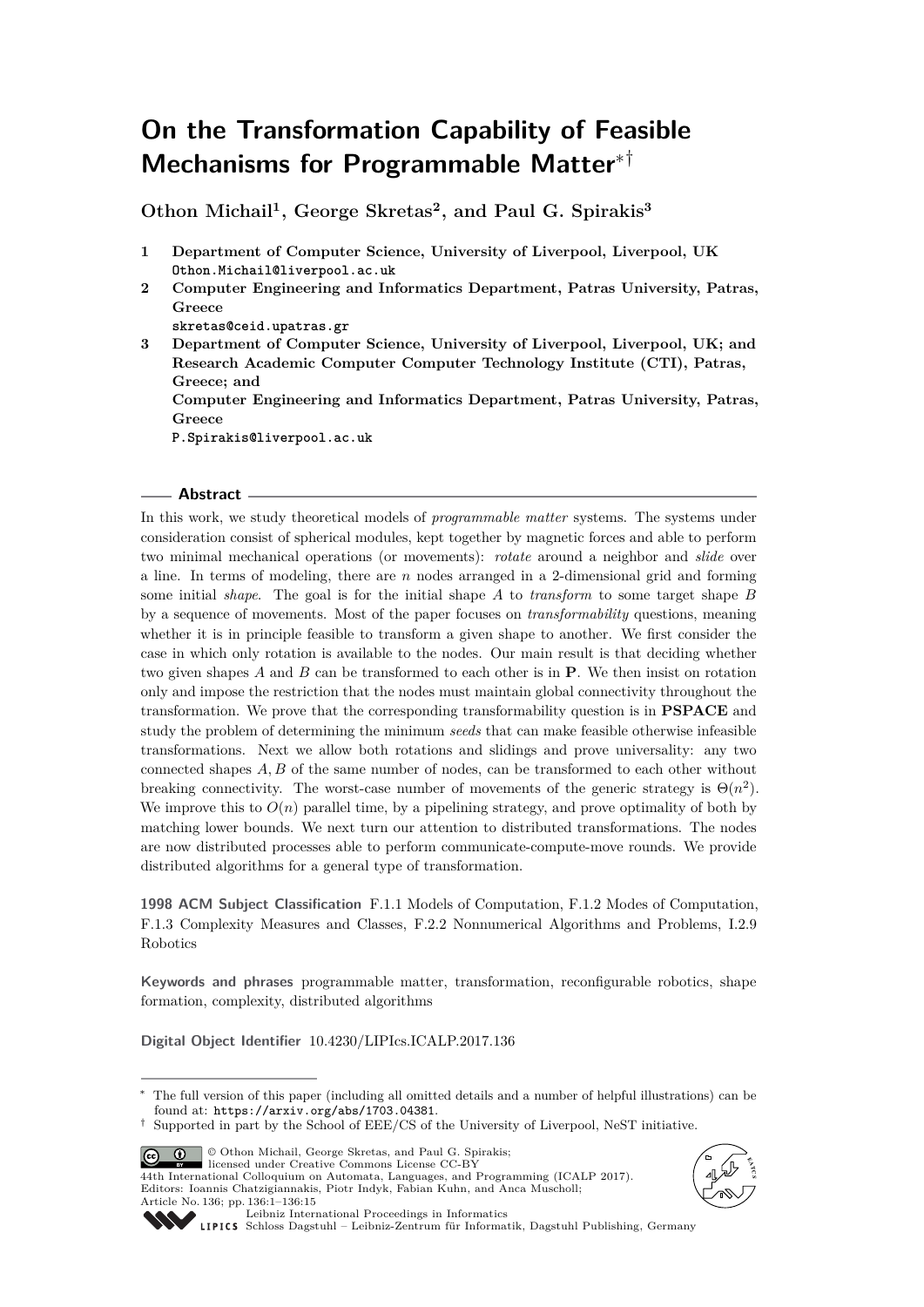## **136:2 On the Transformation Capability of Feasible Mechanisms for Programmable Matter**

# **1 Introduction**

*Programmable matter* refers to any type of matter that can *algorithmically* change its physical properties. For a concrete example, imagine a material formed by a collection of spherical nanomodules kept together by magnetic forces. Each module is capable of storing (in some internal representation) and executing a simple program that handles communication with nearby modules and that controls the module's electromagnets, in a way that allows the module to *rotate* or *slide* over neighboring modules. Such a material would be able to adjust its *shape* in a programmable way. Other examples of physical properties of interest for real applications would be connectivity, color [\[25,](#page-13-0) [5\]](#page-12-0), and strength of the material.

There are already some first impressive outcomes towards the development of programmable materials (even though it is evident that there is much more work to be done in the direction of real systems), such as programmed DNA molecules that self-assemble into desired structures [\[28,](#page-13-1) [14\]](#page-12-1) and large collectives of tiny identical robots that orchestrate resembling a single multi-robot organism (e.g., the Kilobot system [\[30\]](#page-13-2)). Other systems for programmable matter include [\[21,](#page-13-3) [23\]](#page-13-4). Ambitious long-term applications of programmable materials include molecular computers, collectives of nanorobots injected into the human circulatory system for monitoring and treating diseases, or even self-reproducing and self-healing machines (see also [\[27\]](#page-13-5)).

Apart from the fact that systems work is still in its infancy, there is also an apparent lack of unifying formalism and theoretical treatment. Still there are some first theoretical efforts aiming at understanding the fundamental possibilities and limitations of this prospective. The area of *algorithmic self-assembly* tries to understand how to program molecules (mainly DNA strands) to manipulate themselves, grow into machines and at the same time control their own growth [\[14\]](#page-12-1). The theoretical model guiding the study in algorithmic self-assembly is the Abstract Tile Assembly Model (aTAM) [\[33,](#page-13-6) [29\]](#page-13-7) and variations. Recently, a model, called the *nubot* model, was proposed for studying the complexity of self-assembled structures with active molecular components [\[34\]](#page-13-8). Another very recent model, called the *Network Constructors* model, studied what stable networks can be constructed by a population of finite-automata that interact randomly like molecules in a well-mixed solution and can establish bonds with each other according to the rules of a common small protocol [\[26\]](#page-13-9). The development of Network Constructors was based on the *Population Protocol* model of Angluin *et al.* [\[2\]](#page-12-2), that does not include the capability of creating bonds and focuses more on the computation of functions on inputs. A very interesting fact about population protocols is that they are formally equivalent to *chemical reaction networks* (CRNs), "which model chemistry in a *well-mixed solution* and are widely used to describe information processing occurring in natural cellular regulatory networks" [\[15\]](#page-12-3). Also the recently proposed *Amoebot* model, "offers a versatile framework to model self-organizing particles and facilitates rigorous algorithmic research in the area of programmable matter" [\[10,](#page-12-4) [12,](#page-12-5) [11,](#page-12-6) [13\]](#page-12-7). Other related work includes mobile and reconfigurable robotics [\[6,](#page-12-8) [24,](#page-13-10) [31,](#page-13-11) [20,](#page-13-12) [32,](#page-13-13) [8,](#page-12-9) [7,](#page-12-10) [4,](#page-12-11) [36,](#page-14-1) [1,](#page-12-12) [35\]](#page-14-2), puzzles [\[9,](#page-12-13) [22\]](#page-13-14), and passive systems [\[2,](#page-12-2) [3,](#page-12-14) [26,](#page-13-9) [19,](#page-13-15) [33,](#page-13-6) [29\]](#page-13-7).

It seems that the right way for theory to boost the development of more refined real systems is to reveal the *transformation capabilities of mechanisms and technologies that are available now*, rather than by exploring the unlimited variety of theoretical models that are not expected to correspond to a real implementation in the near future. In this paper, we follow such an approach, by studying the transformation capabilities of models for programmable matter, which are based on minimal mechanical capabilities, easily implementable by existing technology.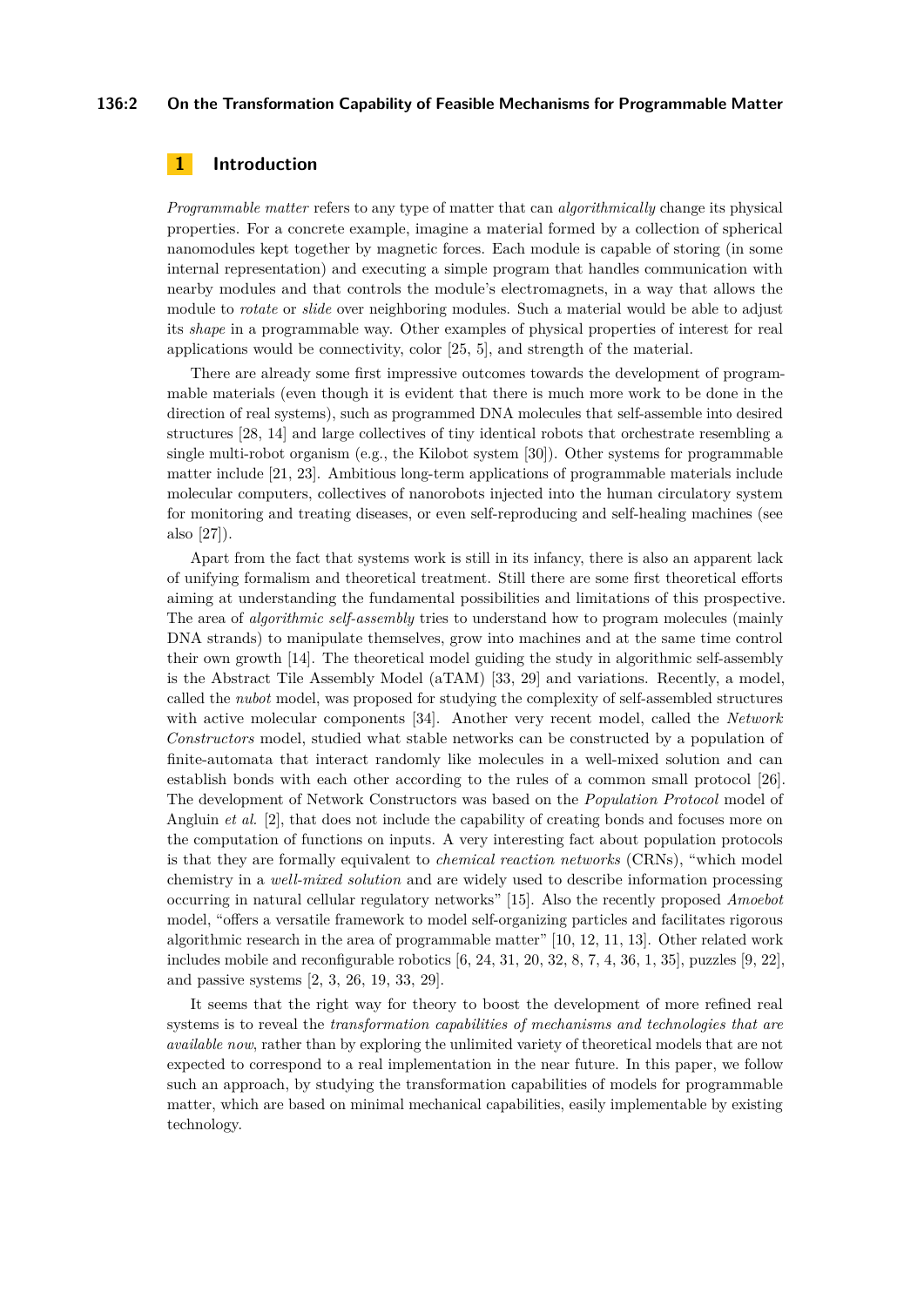We study a minimal programmable matter system consisting of *n* cycle-shaped modules, with each module (or *node*) occupying at any given time a cell of the 2-dimensional (abbreviated "2D" throughout) grid (no two nodes can occupy the same cell at the same time). Therefore, the composition of the programmable matter systems under consideration is discrete. Our main question throughout is whether an initial arrangement of the material can *transform* (either in principle, e.g., by an external authority, or by itself) to some other target arrangement. In more technical terms, we are provided with an *initial shape A* and a *target shape B* and we are asked whether *A can be transformed to B* via a sequence of *valid* transformation steps. Usually, a step consists either of a *valid movement* of a single node (in the *sequential case*) or of more than one nodes at the same time (in the *parallel case*). We consider two quite primitive types of movement. The first one, called *rotation*, allows a node to rotate 90° around one of its neighbors either clockwise or counterclockwise and the second one, called *sliding*, allows a node to slide by one position "over" two neighboring nodes. Both movements succeed only if the whole direction of movement is free of obstacles (i.e., other nodes blocking the way). More formal definitions are provided in Section [2.](#page-3-0) One part of the paper focuses on the case in which only rotation is available to the nodes and the other part studies the case in which both rotation and sliding are available. The latter case has been studied to some extent in the past in the, so called, *metamorphic systems* [\[17,](#page-13-16) [18,](#page-13-17) [16\]](#page-12-15), which makes those studies the closest to our approach.

For rotation only, we introduce the notion of *color-consistency* and prove that if two shapes are not color-consistent then they cannot be transformed to each other. On the other hand, color-consistency does not guarantee transformability, as there is an infinite set of pairs (*A, B*) such that *A* and *B* are color consistent but still they cannot be transformed to each other. At this point, observe that if *A* can be transformed to *B* then the inverse is also true, as all movements considered in this paper are *reversible*. We distinguish two main types of transformations: those that are allowed to break the connectivity of the shape during the transformation and those that are not; we call the corresponding problems Rot-Transformability and RotC-Transformability, respectively. Our main result regarding Rot-Transformability is that Rot-Transformability ∈ **P**. To prove polynomial-time decidability, we prove that two connected shapes *A* and *B* of the same order (i.e., having the same number of nodes) are transformable to each other iff both have at least one movement available. Therefore, transformability reduces to checking the availability of a movement in the initial and target shapes.

We next study ROTC-TRANSFORMABILITY, in which again the only available movement is rotation, but now connectivity of the material has to be preserved throughout the transformation. The property of preserving the connectivity is expected to be a crucial property for programmable matter systems, as it allows the material to maintain coherence and strength, to eliminate the need for wireless communication, and, finally, enables the development of more effective power supply schemes, in which the modules can share resources or in which the modules have no batteries but are instead constantly supplied with energy by a centralized source (or by a supernode that is part of the material itself). Such benefits can lead to simplified designs and potentially to reduced size of individual modules. We first prove that RotC-Transformability ∈ **PSPACE**. The rest of our results here are strongly based on the notion of a *seed*. This stems from the observation that a large set of infeasible transformations become feasible by introducing to the initial shape an additional, and usually quite small, seed; i.e., a small shape that is being attached to some point of the initial shape. We investigate seeds that could serve as components capable of traveling the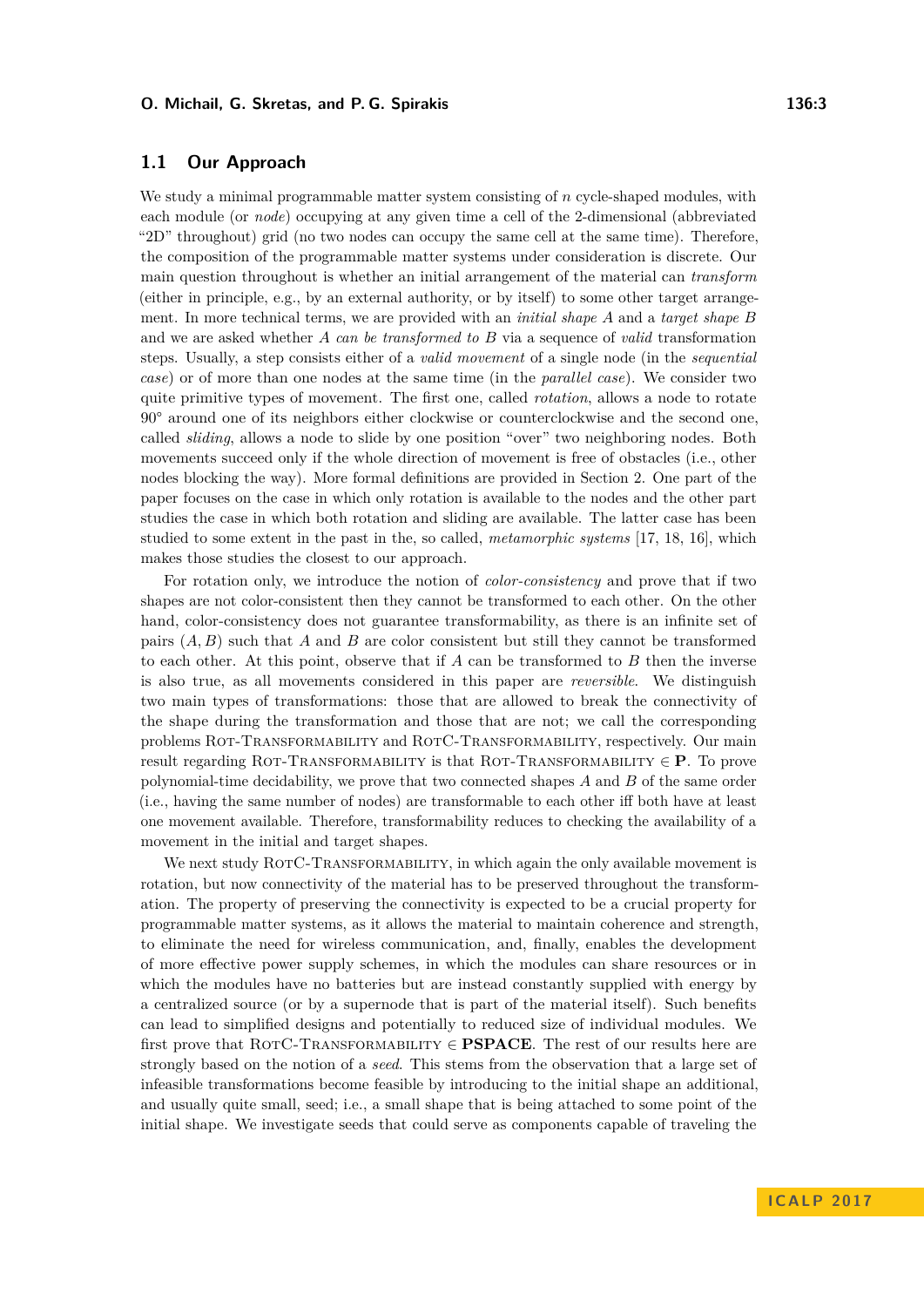## **136:4 On the Transformation Capability of Feasible Mechanisms for Programmable Matter**

perimeter of an arbitrary connected shape *A*. Such seed-shapes are very convenient as they are capable of "simulating" the *universal transformation* techniques that are possible if we have both rotation and sliding movements available (discussed in the sequel). To this end, we prove that all seeds of size  $\leq 4$  cannot serve for this purpose, by proving that they cannot even walk the perimeter of a simple line shape. On the other hand, we manage to show that a *6-seed* succeeds, and this provides a first indication, that there might be a large family of shapes that can be transformed to each other with rotation only and without breaking connectivity.

Next, we consider the case in which both rotation and sliding are available and insist on connectivity preservation. We first provide a proof that this combination of simple movements is *universal* w.r.t. transformations, as any pair of connected shapes *A* and *B* of the same order can be transformed to each other without ever breaking the connectivity throughout the transformation (a first proof of this fact had already appeared in [\[16\]](#page-12-15)). This generic transformation requires  $\Theta(n^2)$  sequential movements in the worst case. By a potential-function argument we show that no transformation can improve on this worstcase complexity for some specific pairs of shapes and this lower bound is independent of connectivity preservation; it only depends on the inherent *transformation-distance* between the shapes. To improve on this, either some sort of parallelism must be employed or more powerful movement mechanisms, e.g., movements of whole sub-shapes in one step. We investigate the former approach, and prove that there is a *pipelining* general transformation strategy that improves the time to  $O(n)$  (parallel time). We also give a matching  $\Omega(n)$  lower bound. On the way, we also show that this parallel complexity is feasible even if the nodes are labeled, meaning that individual nodes must end up in specific positions of the target-shape.

Finally, we assume that the nodes are distributed processes able to perform communicatecompute-move rounds (where, again, both rotation and sliding movements are available) and provide distributed algorithms for a general type of transformation.

Section [2](#page-3-0) brings together all definitions and basic facts that are used throughout the paper. In Section [3,](#page-5-0) we study programmable matter systems equipped only with rotation movement. In Section [4,](#page-7-0) we insist on rotation only, but additionally require that the material maintains connectivity throughout the transformation. In Section [5,](#page-8-0) we investigate the combined effect of rotation and sliding movements. Finally, in Section [6](#page-11-0) we conclude and give further research directions that are opened by our work.

## <span id="page-3-0"></span>**2 Preliminaries**

The programmable matter systems considered in this paper operate on a 2D square grid, with each position (or *cell*) being uniquely referred to by its  $y \ge 0$  and  $x \ge 0$  coordinates. Such a system consists of a set *V* of *n modules*, called *nodes* throughout. Each node may be viewed as a spherical module fitting inside a cell of the grid. At any given time, each node  $u \in V$  occupies a cell  $o(u) = (o_u(u), o_x(u)) = (i, j)$  (where *i* corresponds to a row and  $j$  to a column of the grid) and no two nodes may occupy the same cell. At any given time *t*, the positioning of nodes on the grid defines an undirected *neighboring relation*  $E(t) \subset V \times V$ , where  $\{u, v\} \in E$  iff  $o_y(u) = o_y(v)$  and  $|o_x(u) - o_x(v)| = 1$  or  $o_x(u) = o_x(v)$ and  $|o_y(u) - o_y(v)| = 1$ , that is, if *u* and *v* are either *horizontal* or *vertical* neighbors on the grid, respectively. A more informative way to define the system at a given time *t*, and thus often more convenient, is as a mapping  $P_t: \mathbb{N}_{\geq 0} \times \mathbb{N}_{\geq 0} \to \{0,1\}$  where  $P_t(i,j) = 1$  iff cell  $(i, j)$  is occupied by a node.

At any given time *t*,  $P_t^{-1}(1)$  defines a *shape*. Such a shape is called *connected* if  $E(t)$ defines a connected graph. A connected shape is called *convex* if for any two occupied cells,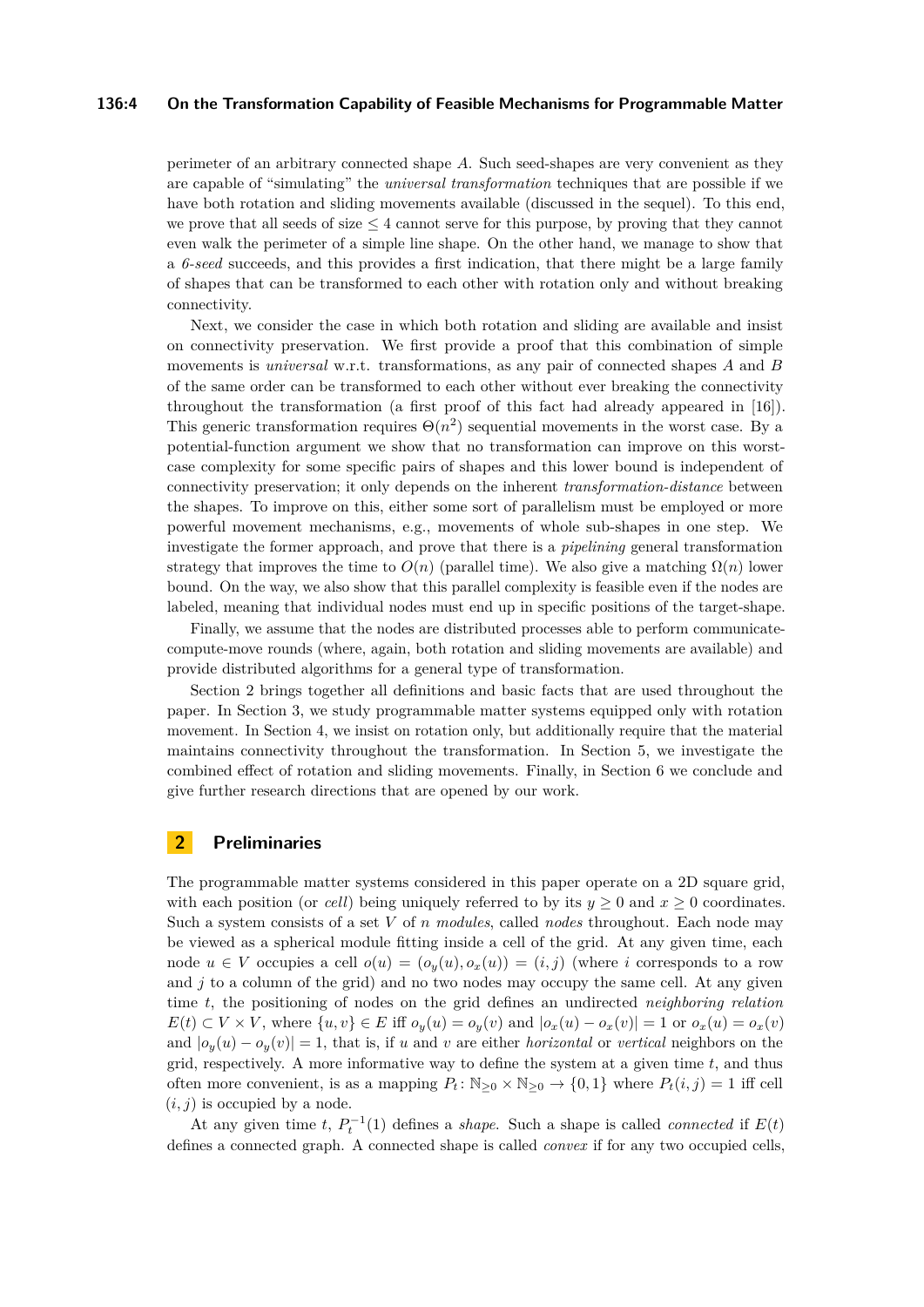the line that connects their centers does not pass through an empty cell. We call a shape *discrete-convex* if for any two occupied cells, belonging either to the same row or the same column, the line that connects their centers does not pass through an empty cell; i.e., in the latter we exclude diagonal lines. We call a shape *compact* if it has no holes.

In general, shapes can *transform* to other shapes via a sequence of one or more *movements* of individual nodes. Time consists of discrete *steps* (or *rounds*) and in every step, zero or more movements may occur. In the *sequential* case, at most one movement may occur per step, and in the *parallel* case any number of "valid" movements may occur in parallel. <sup>[1](#page-4-0)</sup> We consider two types of movements: (i) *rotation* and (ii) *sliding*. In both movements, a single node moves relative to one or more neighboring nodes as we just explain.

A single *rotation* movement of a node *u* is a 90° *rotation* of *u* around one of its neighbors. Let  $(i, j)$  be the current position of *u* and let its neighbor be *v* occupying the cell  $(i - 1, j)$ (i.e., lying below *u*). Then *u* can *rotate* 90° clockwise (counterclockwise) around *v* iff the cells  $(i, j+1)$  and  $(i-1, j+1)$   $((i, j-1)$  and  $(i-1, j-1)$ , respectively) are both empty. By rotating the whole system 90°, 180°, and 270°, all possible rotation movements are defined analogously. A single *sliding* movement of a node *u* is a one-step horizontal or vertical movement "over" a horizontal or vertical line of (neighboring) nodes of length 2. In particular, if (*i, j*) is the current position of *u*, then *u* can *slide* rightwards to position  $(i, j + 1)$  iff  $(i, j + 1)$  is not occupied and there exist nodes at positions  $(i-1, j)$  and  $(i-1, j+1)$  or at positions  $(i+1, j)$ and  $(i+1, j+1)$ , or both. Precisely the same definition holds for up, left, and down sliding movements by rotating the whole system 90°, 180°, and 270° counterclockwise, respectively.

Let *A* and *B* be two shapes. We say that *A transforms to B via a movement m* (which can be either a rotation or a sliding), denoted  $A \stackrel{m}{\rightarrow} B$ , if there is a node *u* in *A* such that if *u* applies *m*, then the shape resulting after the movement is *B* (possibly after rotations and translations of the resulting shape, depending on the application). We say that *A transforms in one step to B* (or that *B is reachable in one step from A*), denoted  $A \rightarrow B$ , if  $A \stackrel{m}{\rightarrow} B$  for some movement *m*. We say that *A transforms* to *B* (or that *B* is *reachable* from *A*) and write  $A \rightsquigarrow B$ , if there is a sequence of shapes  $A = C_0, C_1, \ldots, C_t = B$ , such that  $C_i \rightarrow C_{i+1}$  for all  $i, 0 \leq i \leq t$ . We should mention that we do not always allow m to be any of the two possible movements. In particular, in Sections [3](#page-5-0) and [4](#page-7-0) we only allow m to be a rotation, as we there restrict attention to systems in which only rotation is available. We shall clearly explain what movements are permitted in each part of the paper. Observe now that both rotation and sliding are *reversible* movements, a fact that we extensively use in our results. Based on this, it can be proved that the relation ' $\sim$ ' is a partial equivalence relation. When the only available movement is rotation, there are shapes in which no rotation can be performed. If we introduce a *null* rotation, then every shape may transform to itself by applying the *null* rotation, and ' $\leadsto$  ' becomes an equivalence relation.

The following are the main transformation problems that are considered in this work:

ROT-TRANSFORMABILITY. Given an initial shape A and a target shape B (usually both connected), decide whether *A* can be transformed to *B* (usually, under translations and rotations of the shapes) using only a sequence of rotation movements.

RotC-Transformability. Special case of Rot-Transformability, where *A* and *B* are connected shapes and connectivity must be preserved throughout the transformation.

RS-Transformability. Variant of Rot-Transformability in which both rotation and sliding movements are available.

<span id="page-4-0"></span> $1\,$  By "valid", we mean here subject to the constraint that their whole movement paths correspond to pairwise disjoint sub-areas of the grid.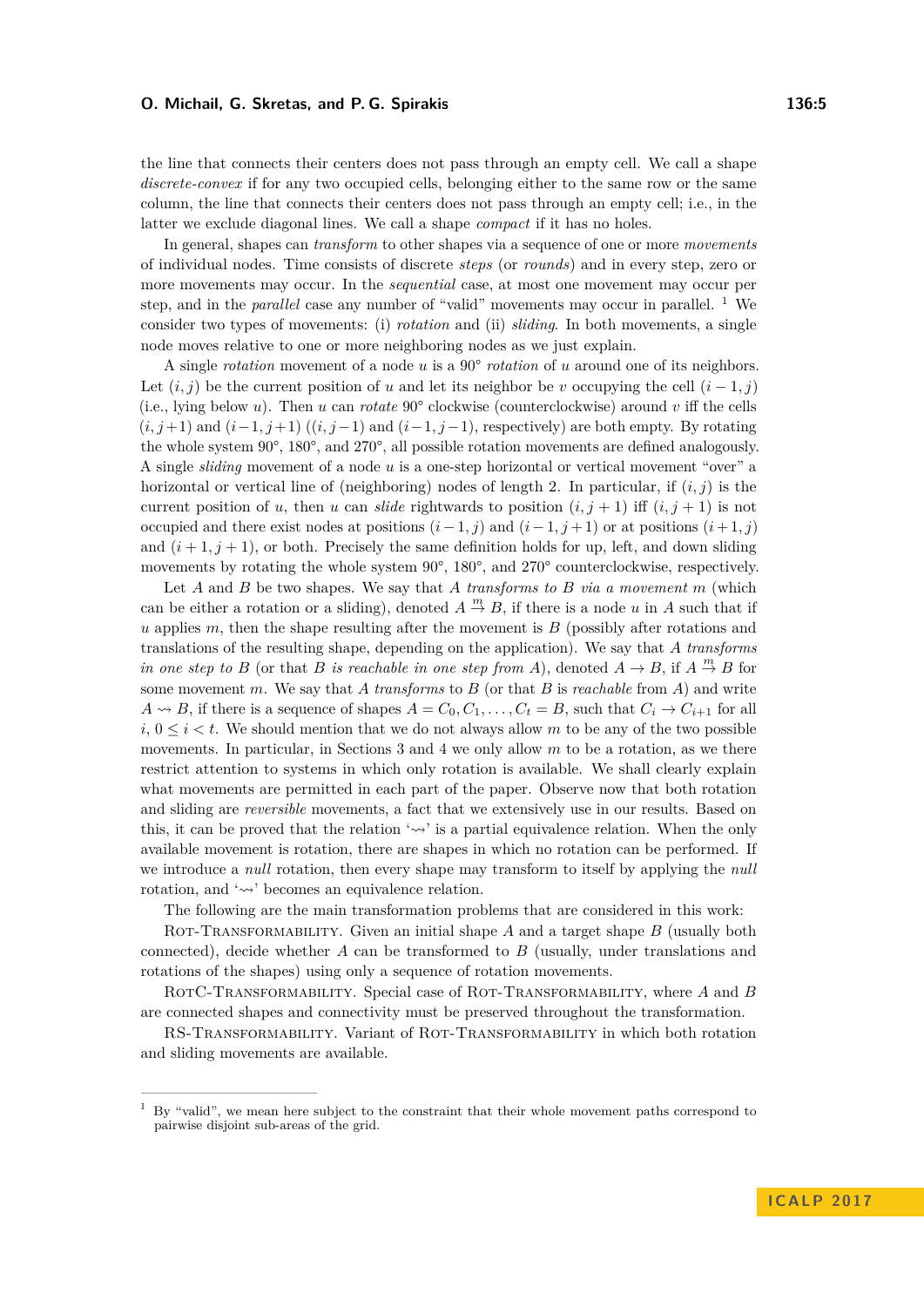## **136:6 On the Transformation Capability of Feasible Mechanisms for Programmable Matter**

*Minimum-Seed-Determination*. Given an initial shape *A* and a target shape *B* determine a minimum-size seed and an initial positioning of that seed relative to *A* that makes the transformation from *A* to *B* feasible.

## <span id="page-5-0"></span>**3 Rotation**

In this section, the only permitted movement is 90° *rotation* around a neighbor. Our main result in this section is that ROT-TRANSFORMABILITY  $\in$  **P**.

Consider a black and red checkered coloring of the 2D grid. Any shape *S* may be viewed as a colored shape consisting of  $b(S)$  blacks and  $r(S)$  reds. Call two shapes *A* and *B colorconsistent* if  $b(A) = b(B)$  and  $r(A) = r(B)$  and call them *color-inconsistent* otherwise. Call a transformation from a shape *A* to a shape *C color-preserving* if *A* and *C* are color consistent.

<span id="page-5-1"></span> $\triangleright$  **Observation 1.** *The rotation movement is color-preserving. Formally, A* $\rightsquigarrow$ *C* (restricted *to rotation only) implies that A and C are color-consistent. In particular, every node beginning from a black (red) position of the grid, will always be on black (red, respectively) positions throughout a transformation.*

Based on this property of the rotation movement, we may call each node *black* or *red* throughout a transformation, based only on its initial coloring. Observation [1](#page-5-1) gives a partial way to determine that two shapes *A* and *B* cannot be transformed to each other by rotations.

<span id="page-5-2"></span>I **Proposition 2.** *If two shapes A and B are color-inconsistent, then it is impossible to transform one to the other by rotations only.*

<span id="page-5-3"></span>I **Proposition 3.** *There is a generic connected shape, called* line-with-leaves*, that has a color-consistent version for any connected shape A.*

**Proof.** Let red be the majority color of *A* and *k* be the number of black nodes of *A*. Consider a bi-color line starting with a black node and ending to a black node, such that all *k* blacks are exhausted. To do this, *k* − 1 reds are needed in order to alternate blacks and reds on the line. Since *A* is connected, it can have at most  $3k + 1$  reds. By adding red leaf-nodes around the blacks of the line, we can achieve the whole range of possible number of reds, from *k* to  $3k + 1$ .

Based on this, we now show that the inverse of Proposition [2](#page-5-2) is not true, that is, it does not hold that any two color-consistent shapes can be transformed to each other by rotations.

<span id="page-5-4"></span>**Proposition 4.** *There is an infinite set of pairs*  $(A, B)$  *of connected shapes, such that*  $A$ *and B are color-consistent but cannot be transformed to each other by rotations only.*

**Proof.** For shape *A*, take a rhombus in which no node is able to rotate. By Proposition [3,](#page-5-3) any such *A* has a color-consistent shape *B* from the family of line-with-leaves shapes, such that  $B \neq A$ . We conclude that *A* and *B* are distinct color-consistent shapes which cannot be transformed to each other, and there is an infinite number of such pairs, as the number of black nodes of *A* can be made arbitrarily large.

Propositions [2](#page-5-2) and [4](#page-5-4) give a partial characterization of pairs of shapes that cannot be transformed to each other. Observe that the impossibilities proved so far, hold for all possible transformations based on rotation only, including those that are allowed to break connectivity.

The next theorem states that the inclusion between ROTC-TRANSFORMABILITY and ROT-TRANSFORMABILITY is strict, that is, there are strictly more feasible transformations if we allow connectivity to break. We prove this by showing that there is a feasible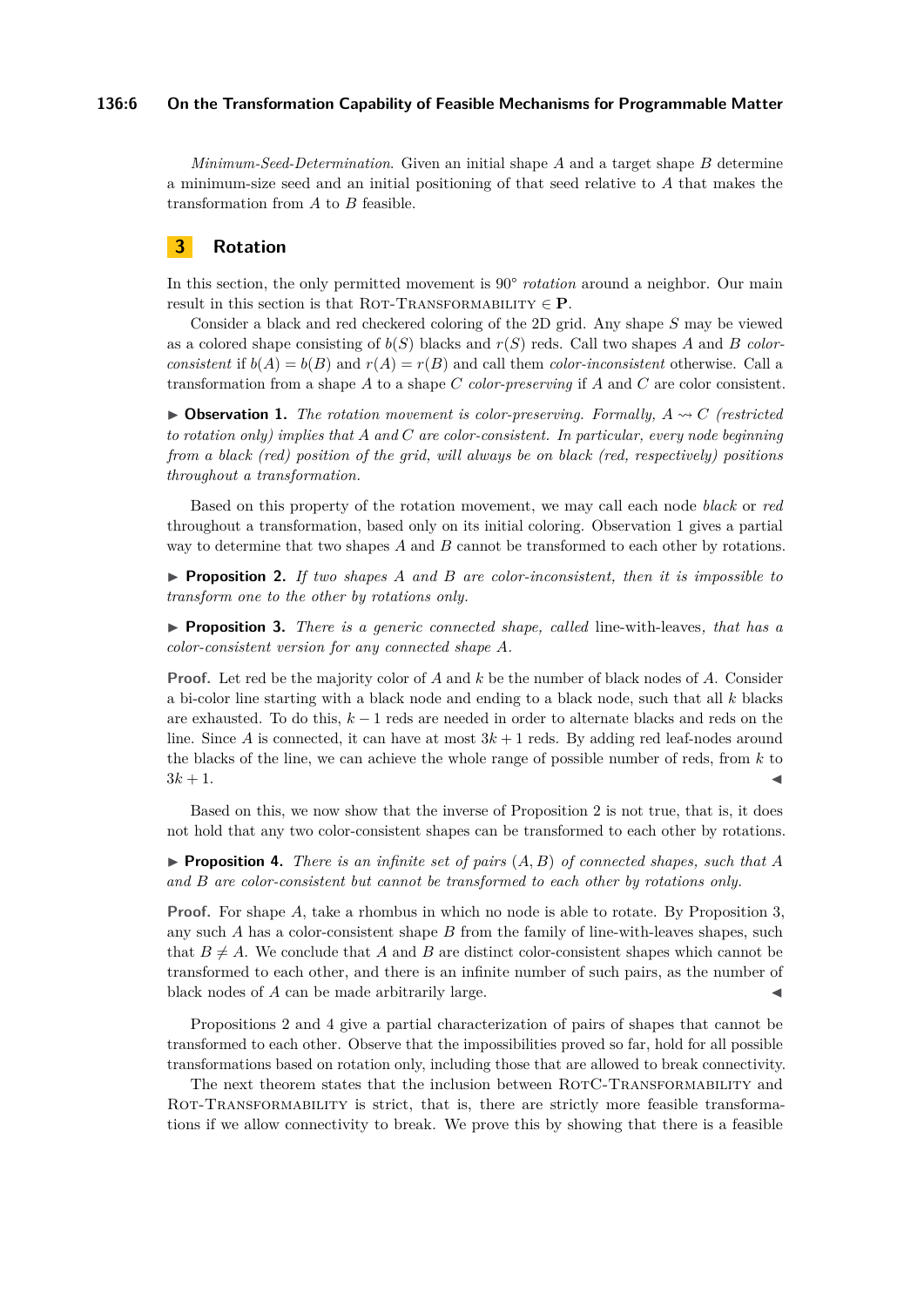transformation, namely folding a spanning line in half, in ROT-TRANSFORMABILITY\ROTC-Transformability.

## <span id="page-6-1"></span>I **Theorem 5.** RotC-Transformability ⊂ Rot-Transformability*.*

Aiming at a general transformation, we ask whether there is some minimal addition to a shape that would allow it to transform. The solution turns out to be as small as a *2-line seed* (a bi-color pair, usually referred to as "2-line" or "2-seed") lying initially somewhere "outside" the boundaries of the shape. Based on the above assumptions, we prove that any pair of color-consistent connected shapes *A* and *B* can be transformed to each other. The idea is to exploit the fact that the 2-line can move freely in any direction and to use it in order to extract from *A* another 2-line. In this way, a 4-line seed is formed, which can also move freely in all directions. Then we use the 4-line as a transportation medium for carrying the nodes of *A*, one at a time. We exploit these mobility mechanisms to transform *A* into a uniquely defined shape from the line-with-leaves family of Proposition [3.](#page-5-3) But if any connected shape *A* with an extra 2-line can be transformed to its color-consistent line-with-leaves version with an extra 2-line, then this also holds inversely due to reversibility, and it follows that any *A* can be transformed to any *B* by transforming *A* to its line-with-leaves version *L<sup>A</sup>* and then inverting the transformation from *B* to  $L_B = L_A$ .

<span id="page-6-0"></span>► **Theorem 6.** *If connectivity can break and there is a 2-line seed provided "outside" the initial shape, then any pair of color-consistent connected shapes A and B can be transformed to each other by rotations only.*

**Proof.** Without loss of generality (due to symmetry and the 2-line's unrestricted mobility), it suffices to assume that the seed is provided somewhere below the lowest row *l* occupied by the shape *A*. We show how *A* can be transformed to  $L_A$  with the help of the seed. We define *L<sup>A</sup>* as follows: Let *k* be the cardinality of the minority color, let it be the black color. As there are at least *k* reds, we can create a horizontal line of length  $2k$ , i.e.,  $u_1, u_2, \ldots, u_{2k}$ starting with a black (i.e., *u*<sup>1</sup> is black), and alternating blacks and reds. In this way, the blacks are exhausted. The remaining  $\leq (3k+1) - k = 2k+1$  reds are then added as leaves of the black nodes, starting from the position to the left of  $u_1$  and continuing counterclockwise, i.e., below  $u_1$ , below  $u_3$ , ..., below  $u_{2k-1}$ , above  $u_{2k-1}$ , above  $u_{2k-3}$ , and so on. This gives the same shape from the line-with-leaves family, for all color-consistent shapes (observe that the leaf to the right of the line is always placed).  $L_A$  shall be constructed on rows  $l-5$  to  $l-3$  (not necessarily inclusive), with  $u_1$  on row  $l-4$  and a column *j* preferably between those that contain *A*.

First, extract a 2-line from A, from row *l*, so that the 2-line seed becomes a 4-line seed. To see that this is possible for every shape *A* of order at least 2, distinguish the following two cases: (i) If the lowest row has a horizontal 2-line, then the 2-line can leave the shape without any help and approach the 2-seed. (ii) If not, then take any node *u* of row *l*. As *A* is connected and has at least two nodes, *u* must have a neighbor *v* above it. The only possibility that the 2-line  $u, v$  is not free to leave A is when  $v$  has both a left and a right neighbor, but this can be resolved with the help of the 2-line.

To transform *A* to *LA*, given the 4-line seed, do the following:

- While blacks is still present in *A*:
	- If on the current lowest row occupied by  $A$ , there is a 2-line that can be extracted alone and moved towards *LA*, then perform the shortest such movement that attaches the 2-line to the right endpoint of  $L_A$ 's line  $u_1, u_2, \ldots$
	- If not, then do the following. Maintain a *repository* of nodes at the empty space below  $\overline{\phantom{a}}$ row *l* − 7, initially empty. If, either in the lowest row of *A* or in the repository, there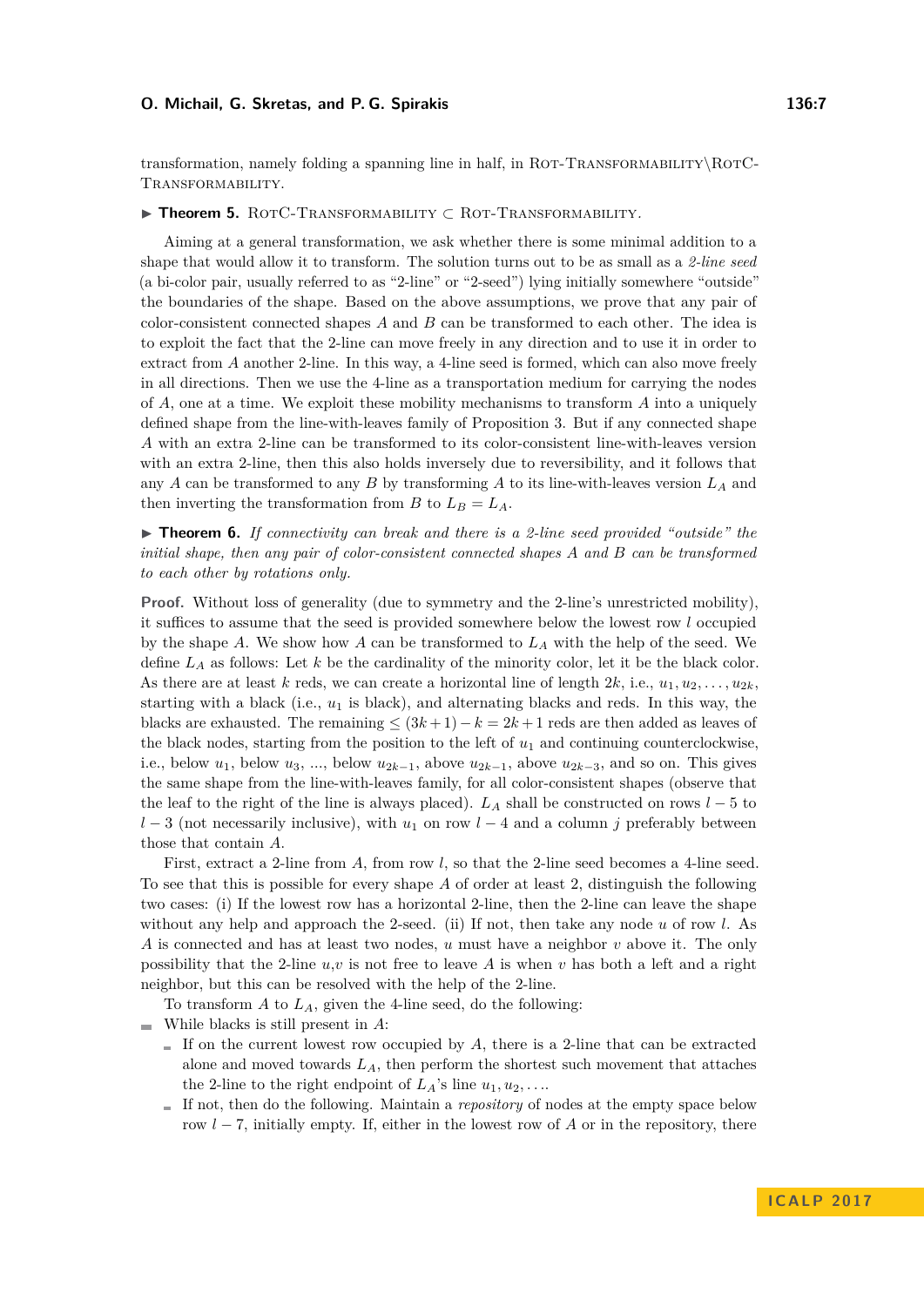## **136:8 On the Transformation Capability of Feasible Mechanisms for Programmable Matter**

is a node of opposite color than the current color of the right endpoint of  $L_A$ 's line, use the 4-line to transfer such a node and make it the new right endpoint of  $L_A$ 's line. Otherwise, use the 4-line to transfer a node of the lowest row of *A* to the repository.

- Once black has been exhausted from *A* and the repository (i.e., when  $u_{2k-3}$  has been placed;  $u_{2k-1}$  and  $u_{2k}$  will only be placed in the end as they are part of the 4-line), transfer a red to position  $u_{2k-2}$ . If there are no more nodes left, run the termination phase, otherwise transfer the remaining nodes (all red) with the 4-line, one after the other, and attach them as leaves around the blacks of  $L_A$ 's line, beginning from the position to the left of  $u_1$  counterclockwise, as described above (skipping position  $u_{2k}$ ).
- Termination phase: the line-with-leaves is ready, apart from positions  $u_{2k-1}$ ,  $u_{2k}$  which  $\equiv$ require a 2-line from the 4-line. If the position above  $u_{2k-1}$  is empty, then extract a 2-line from the 4-line and transfer it to the positions  $u_{2k-1}$ ,  $u_{2k}$ . This completes the transformation. If the position above  $u_{2k-1}$  is occupied by a node  $u_{2k+1}$ , then place the whole 4-line vertically with its lowest endpoint on  $u_{2k}$ . Then rotate the top endpoint counterclockwise, to move above  $u_{2k+1}$ , then rotate  $u_{2k+1}$  clockwise around it to move to its left, then rotate the node above  $u_{2k}$  counterclockwise to move to  $u_{2k-1}$ , and finally restore  $u_{2k+1}$  to its original position. This completes the construction (the 2-line that always remains can be transferred in the end to a predefined position).

The natural next question is to what extent the 2-line seed assumption can be dropped. Clearly, by Proposition [4,](#page-5-4) this cannot be always possible. The following lemma gives a sufficient and necessary condition for dropping the 2-line seed assumption.

<span id="page-7-1"></span>► **Lemma 7.** *A 2-seed can be extracted from a shape iff a single rotation move is available on the shape.*

#### I **Theorem 8.** Rot-Transformability ∈ **P***.*

**Proof.** If the two connected input shapes of the same order are not already equal, then, by Lemma [7](#page-7-1) and Theorem [6,](#page-6-0) it suffices to check if both shapes have an available movement. If yes, *accept*, otherwise, *reject*. These checks can be easily performed in polynomial time. J

## <span id="page-7-0"></span>**4 Rotation and Connectivity Preservation**

In this section, we restrict our attention to transformations that transform a connected shape *A* to one of its color-consistent connected shapes *B*, without ever breaking the connectivity of the shape on the way. As already mentioned in the introduction, connectivity preservation is a very desirable property for programmable matter, as, among other positive implications, it guarantees that communication between all nodes is maintained, it minimizes transformation failures, requires less sophisticated actuation mechanisms, and increases the external forces required to break the system apart.

We begin by proving that ROTC-TRANSFORMABILITY can be decided in deterministic polynomial space.

## I **Theorem 9.** RotC-Transformability ∈ **PSPACE***.*

As already shown in Theorem [5,](#page-6-1) the connectivity-preservation constraint increases the class of infeasible transformations. A convenient turnaround in such cases, is to introduce a suitable seed that can assist the transformation. For example, we can circumvent the impossibility of folding a line  $u_1, u_2, \ldots, u_n$  in half, by adding a 3-line seed  $v_1, v_2, v_3$ , horizontally aligned

 $\blacktriangleleft$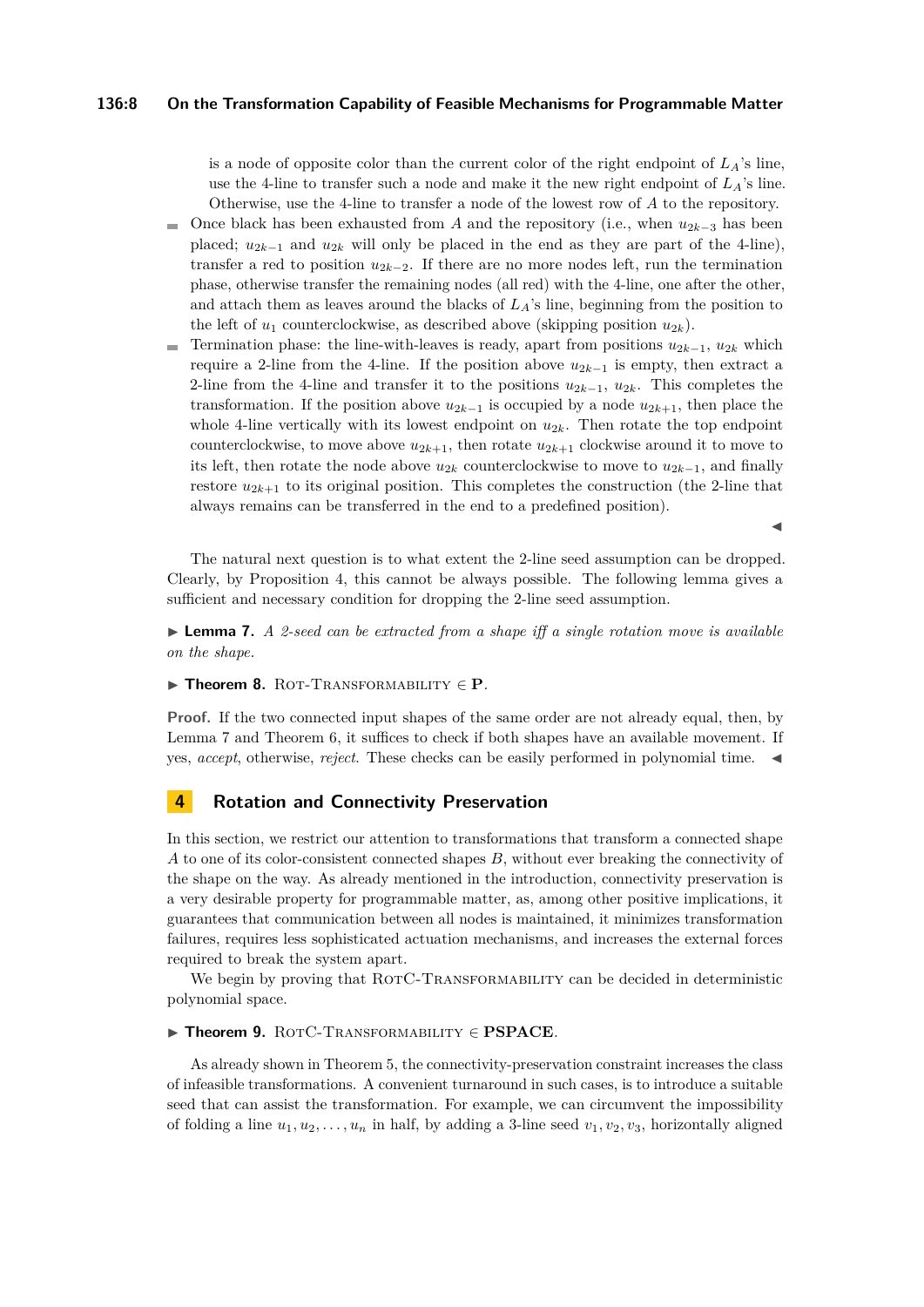over nodes  $u_3, u_4, u_5$  of the line. Interestingly, adding the seed over nodes  $u_4, u_5, u_6$  does not work. Therefore, the problem that we face in such cases, is to find a minimum seed (could be any connected small shape, not necessarily a line) and a placement of that seed, that enables the otherwise infeasible transformation (*Minimum-Seed-Determination* problem). In the rest of this section, we try to identify a minimum seed that can walk the perimeter of any shape, hoping that it will be able to move nodes gradually to a predetermined position, in order to transform the initial shape into a line-with-leaves (as in Theorem [6,](#page-6-0) but without ever breaking connectivity this time). [2](#page-8-1)

**► Theorem 10.** If connectivity must be preserved: (i) Any  $(≤ 4)$ -seed cannot traverse the *perimeter of a line,* (ii) *a 6-seed can traverse the perimeter of any discrete-convex shape.*

## <span id="page-8-0"></span>**5 Rotation and Sliding**

In this section, we study the combined effect of rotation and sliding movements. We begin by proving that rotation and sliding together are *transformation-universal*, meaning that they can transform any given shape to any other shape of the same size without ever breaking the connectivity during the transformation.

<span id="page-8-2"></span> $\triangleright$  **Theorem 11.** Let A and B be any connected shapes, such that  $|A| = |B| = n$ . Then *A and B can be transformed to each other by rotations and slidings, without breaking the connectivity during the transformation.*

**Proof.** It suffices to show that any connected shape *A* can be transformed to a spanning line *L* using only rotations and slidings and without breaking connectivity during the transformation. If we show this, then *A* can be transformed to *L* and *B* can be transformed to *L* (as *A* and *B* have the same order, therefore corresponding to the same spanning line *L*), and by reversibility of these movements, *A* and *B* can be transformed to each other via *L*.

Pick the rightmost column of the grid containing at least one node of *A*, and consider the lowest node of *A* in that column. Call that node *u*. Observe that all cells to the right of *u* are empty. Let the cell of *u* be  $(i, j)$ . The final constructed line will start at  $(i, j)$  and end at  $(i, j + n - 1)$ .

The transformation is partitioned into *n*−1 phases. In each phase *k*, we pick a node from the original shape and move it to position  $(i, j + k)$ , that is, to the right of the right endpoint of the line formed so far. In phase 1, position  $(i, j + 1)$  is a cell of the perimeter of *A*. So, even if it happens that *u* is a node of degree 1, it can be proved that there must be another such node  $v \in A$  that can walk the whole perimeter of  $A' = A - \{v\}$ . As  $u \neq v$ ,  $(i, j + 1)$  is also part of the perimeter of  $A'$ , therefore, *v* can move to  $(i, j + 1)$  by rotations and slidings. But *A'* is connected,  $A' \cup \{(i, j + 1)\}$  is also connected, and also all intermediate shapes were connected, because *v* moved on the perimeter and, therefore, it never disconnected from the rest of the shape during its movement.

In general, the transformation preserves the following invariant. At the beginning of phase  $k, 1 \leq k \leq n-1$ , there is a connected shape  $S(k)$  (where  $S(1) = A$ ) to the left of of column *j* (*j* inclusive) and a line of length *k* − 1 starting from position  $(i, j + 1)$  and growing to the right. Restricting attention to  $S(k)$ , there is always a  $v \neq u$  that could (hypothetically) move to position  $(i, j + 1)$  if it were not occupied. This implies that before the final movement that

<span id="page-8-1"></span><sup>2</sup> Another way to view this, is as an attempt to simulate the universal transformations based on combined rotation and sliding (presented in Section [5\)](#page-8-0), in which single nodes are able to walk the perimeter of the shape.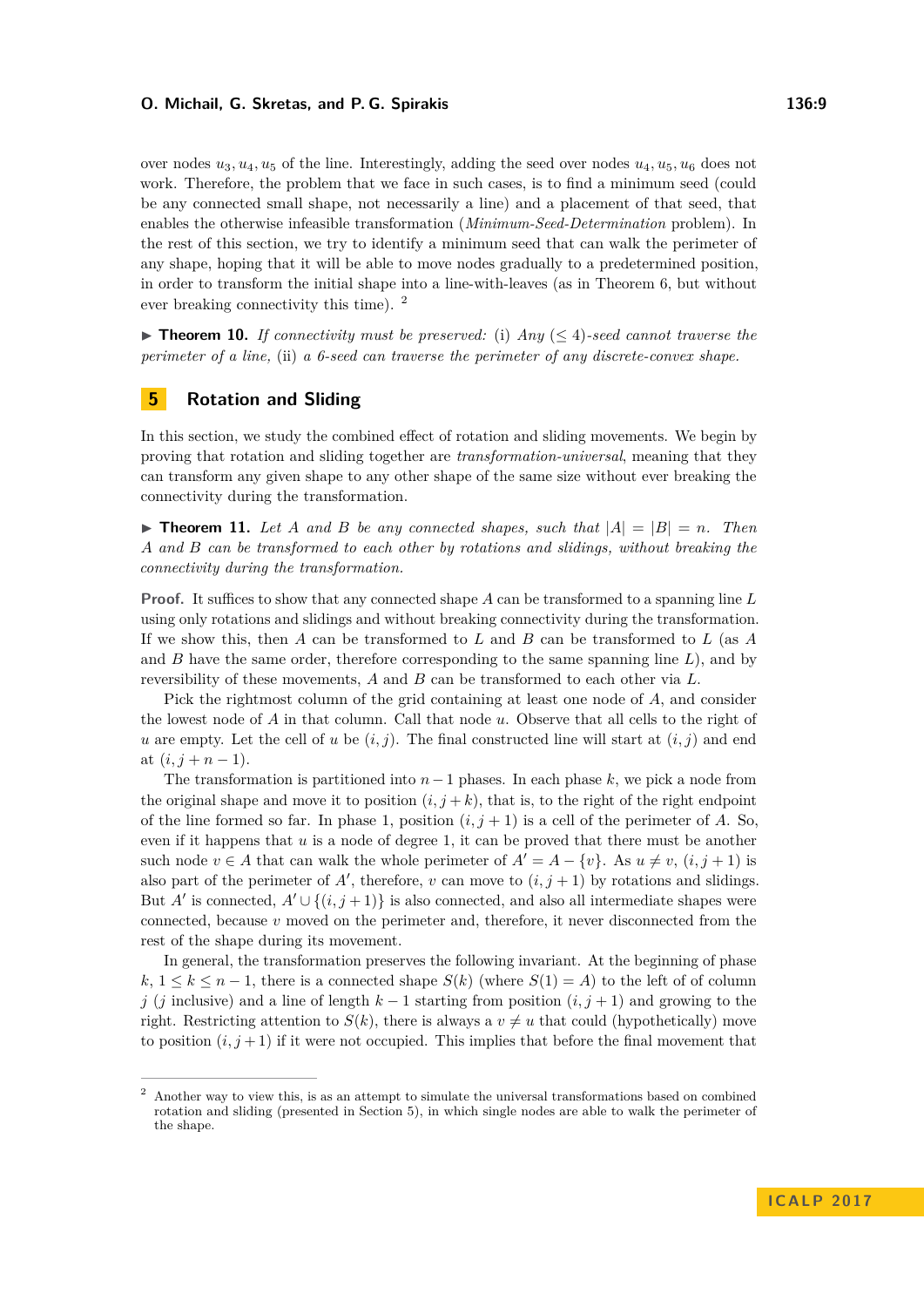## **136:10 On the Transformation Capability of Feasible Mechanisms for Programmable Matter**

would place *v* on  $(i, j + 1)$ , *v* must have been in  $(i + 1, j)$  or  $(i + 1, j + 1)$ , if we assume that *v* always walks in the clockwise direction. Observe now that from each of these positions *v* can perform zero or more right slidings above the line in order to reach the position above the right endpoint  $(i, j + k - 1)$  of the line. When this occurs, a final clockwise rotation makes *v* the new right endpoint of the line. The only exception is when *v* is on  $(i+1, j+1)$ and there is no line to the right of  $(i, j)$  (this implies the existence of a node on  $(i + 1, j)$ , otherwise connectivity of  $S(k)$  would have been violated). In this case,  $v$  just performs a single downward sliding to become the right endpoint of the line.

<span id="page-9-0"></span>**Theorem 12.** *The transformation of Theorem [11](#page-8-2) requires*  $\Theta(n^2)$  *movements in the worst case.*

Theorem [12](#page-9-0) shows that the above generic strategy is slow in some cases, as is the case of transforming a staircase shape into a spanning line. A *staircase* is defined as a shape of the form  $(i, j)$ ,  $(i - 1, j)$ ,  $(i - 1, j + 1)$ ,  $(i - 2, j + 1)$ ,  $(i - 2, j + 2)$ ,  $(i - 3, j + 2)$ , ... We shall now show that there are pairs of shapes for which any strategy and not only this particular one, may require a quadratic number of steps to transform one shape to the other.

<span id="page-9-2"></span> $\triangleright$  **Definition 13.** Define the *potential of a shape A* as its minimum "distance" from the line *L*, where  $|A| = |L|$ . The *distance* is defined as follows: Consider any placement of *L* relative to *A* and any pairing of the nodes of *A* to the nodes of the line. Then sum up the Manhattan distances [3](#page-9-1) between the nodes of each pair. The minimum sum between all possible relative placements and all possible pairings is the distance between *A* and *L* and also *A*'s potential.

Observe that the potential of the line is 0 as it can be totally aligned on itself and the sum of the distances is 0.

**Lemma 14.** *The potential of a staircase is*  $\Theta(n^2)$ *.* 

**Proof.** We prove it for horizontal placement of the line, as the vertical case is symmetric. Any such placement leaves either above or below it at least half of the nodes of the staircase (maybe minus 1). W.l.o.g. let it be above it. Every two nodes, the height increases by 1, therefore there are 2 nodes at distance 1, 2 at distance 2,*. . .*, 2 at distance n/4. Any matching between these nodes and the nodes of the line gives for every pair a distance at least as large as the vertical distance between the staircase's node and the line, thus, the total distance is at least  $2 \cdot 1 + 2 \cdot 2 + ... + 2 \cdot (n/4) = 2 \cdot (1 + 2 + ... + n/4) = (n/4) \cdot (n/4 + 1) = \Theta(n^2)$ . We conclude that the potential of the staircase is  $\Theta(n^2)$  $\blacksquare$ ).

▶ **Theorem 15.** *Any transformation strategy based on rotations and slidings which performs a* single movement per step requires  $\Theta(n^2)$  steps to transform a staircase into a line.

**Proof.** To show that  $\Omega(n^2)$  movements are needed to transform the staircase into a line, it suffices to observe that the difference in their potentials is that much and that one rotation or one sliding can decrease the potential by at most 1.

 $\triangleright$  Remark. The above lower bound is independent of connectivity preservation. It is just a matter of the total distance based on single distance-one movements.

Finally, it is interesting to observe that such lower bounds can be computed in polynomial time, because there is a polynomial-time algorithm for computing the distance between two shapes.

<span id="page-9-1"></span><sup>&</sup>lt;sup>3</sup> The Manhattan distance between two points  $(i, j)$  and  $(i', j')$  is given by  $|i - i'| + |j - j'|$ .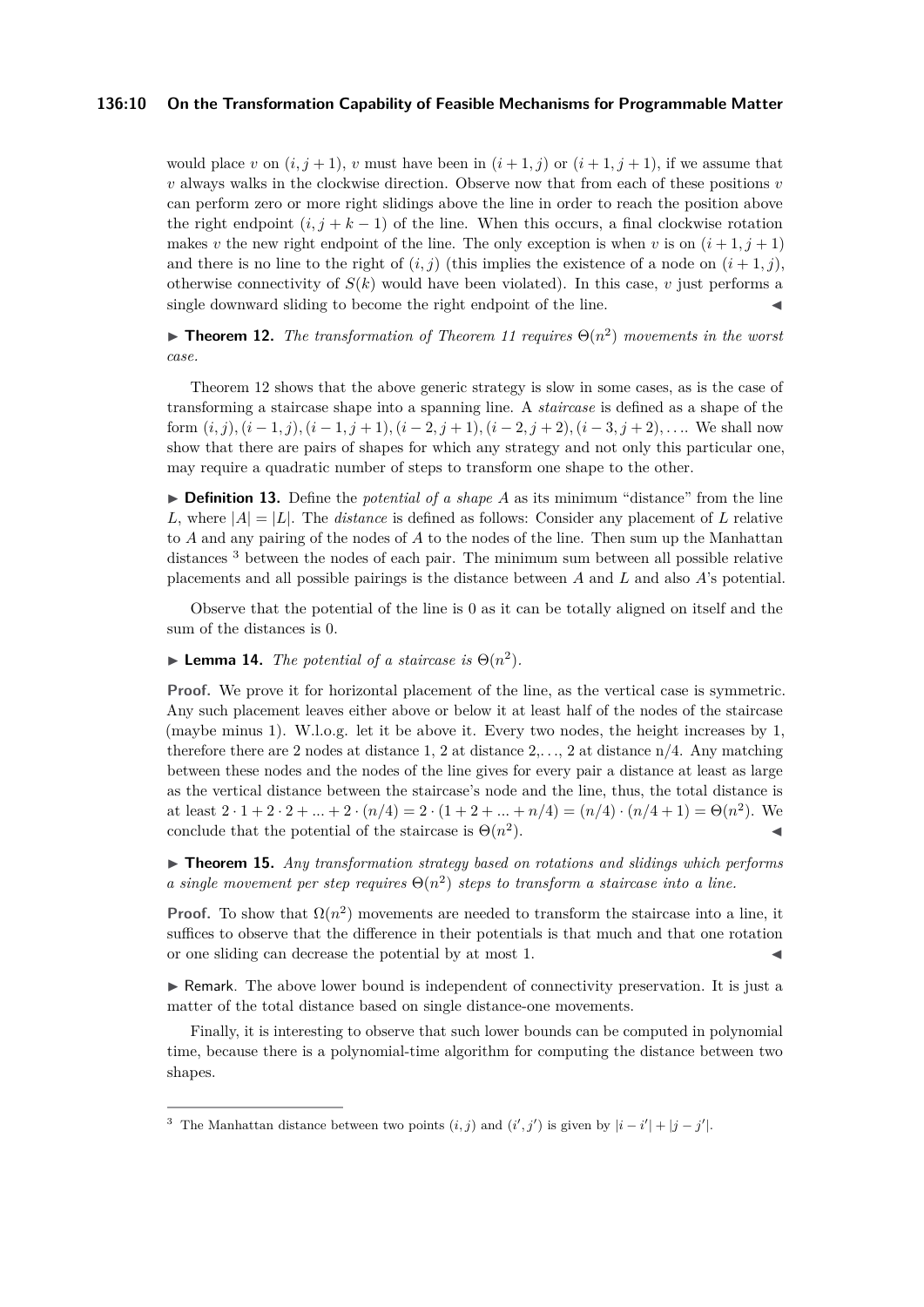**Proposition 16.** Let A and B be connected shapes. Then their distance  $d(A, B)$  can be *computed in polynomial time.*

To give a faster transformation either pipelining must be used (allowing for more than one movement in parallel) or more complex mechanisms that move sub-shapes consisting of many nodes, in a single step. We follow the former approach, by allowing an unbounded number of rotation and/or sliding movements to occur simultaneously in a single step (though, in pairwise disjoint areas).

<span id="page-10-0"></span> $\triangleright$  **Proposition 17.** *There is a pipelining strategy that transforms a staircase into a line in O*(*n*) *parallel time.*

**Proof.** Number the nodes of the staircase 1 through *n* starting from the top and following the staircase's connectivity until the bottom-right node is reached. These gives an odd-numbered upper diagonal and an even-numbered lower diagonal. Node 1 moves as in Theorem [11.](#page-8-2) Any even node *w* starts moving as long as its upper odd neighbor has reached the same level as *w* (e.g., node 2 first moves after node 1 has arrived to the right of node 3). Any odd node  $z > 1$  starts moving as long as its even left neighbor has moved one level down (e.g., node 3) first moves after node 2 has arrived to the right of 5). After a node starts moving, it moves in every step as in Theorem [11](#page-8-2) (but now many nodes can move in parallel, implementing a pipelining strategy). It can be immediately observed that any node *i* starts after at most 3 movements of node  $i - 1$  (actually, only 2 movements for even *i*), so after, roughly, at most 3*n* steps, node *n* − 2 starts. Moreover, a node that starts, arrives at the right endpoint of the line after at most *n* steps, which means that after at most  $4n = O(n)$  steps, all nodes have taken their final position in the line.

Proposition [17](#page-10-0) gives a hint that pipelining could be a general strategy to speed-up transformations. We next show how to generalize this technique to any possible pair of shapes.

<span id="page-10-1"></span> $\triangleright$  **Theorem 18.** Let *A* and *B* be any connected shapes, such that  $|A| = |B| = n$ . Then there *is a pipelining strategy that can transform A to B (and inversely) by rotations and slidings, without breaking the connectivity during the transformation, in*  $O(n)$  *parallel time.* 

**Proof.** The transformation is a pipelined version of the sequential transformation of Theorem [11.](#page-8-2) Now, instead of picking an arbitrary next candidate node of *S*(*k*) to walk the perimeter of  $S(k)$  clockwise, we always pick the rightmost clockwise node  $v_k \in S(k)$ , that is, the node that has to walk the shortest clockwise distance to arrive at the line being formed. This implies that the subsequent candidate node  $v_{k+1}$  to walk is always "behind"  $v_k$  in the clockwise direction and is either already free to move or is enabled after *vk*'s departure. Observe that after at most 3 clockwise movements,  $v_k$  can no longer be blocking  $v_{k+1}$  on the (possibly updated) perimeter. Moreover, the clockwise move of  $v_{k+1}$  only introduces a gap in its original position, therefore it only affects the structure of the perimeter "behind" it. The strategy is to start the walk of node  $v_{k+1}$  as soon as  $v_k$  is no longer blocking its way. As in Proposition [17,](#page-10-0) once a node starts, it moves in every step, and again any node arrives at the end of the forming line after at most *n* movements. It follows that if the pipelined movement of nodes cannot be blocked in any way, after  $4n = O(n)$  steps all nodes must have arrived at their final positions. Observe now that the only case in which pipelining could be blocked is when a node is sliding through a (necessarily dead-end) "tunnel" of height 1. To avoid this, the nodes shortcut the tunnel, by visiting only its first position  $(i, j)$  and then simply skipping the whole walk inside it (that walk would just return them to position  $(i, j)$  after a number of steps).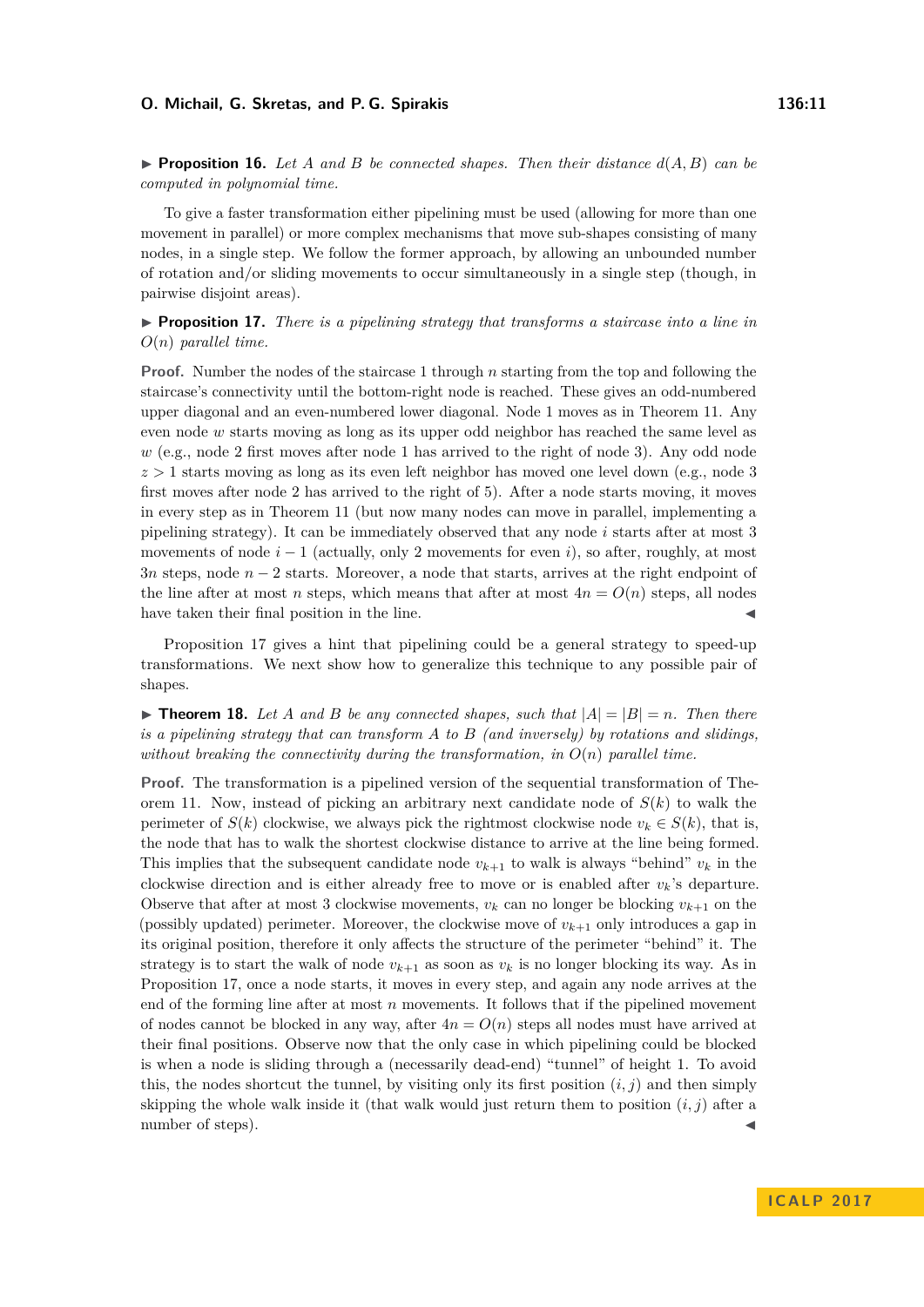## **136:12 On the Transformation Capability of Feasible Mechanisms for Programmable Matter**

We next show that even if *A* and *B* are labeled shapes, that is, their nodes are assigned the indices 1*, . . . , n* (uniquely, i.e., without repetitions), we can still transform the labeled *A* to the labeled *B* with only a linear increase in parallel time. We only consider transformations in which the nodes never change indices in any way (e.g., cannot transfer them, or swap them), so that each particular node of *A* must eventually occupy (physically) a particular position of *B* (the one corresponding to its index).

I **Corollary 19.** *The labeled version of the transformation of Theorem [18](#page-10-1) can be performed in O*(*n*) *parallel time.*

An immediate observation is that a linear-time transformation does not seem satisfactory for all pairs of shapes. To this end, take a square *S* and rotate its top-left corner *u*, one position clockwise, to obtain an almost-square  $S'$ . Even though, a single counter-clockwise rotation of  $u$  suffices to transform  $S'$  to  $S$ , the transformation of Theorem [18](#page-10-1) may go all the way around and first transform  $S'$  to a line and then transform the line to  $S$ . In this particular example, the distance between  $S$  and  $S'$ , according to Definition [13,](#page-9-2) is 2, while the generic transformation requires  $\Theta(n)$  parallel time. So, it is plausible to ask if any transformation between two shapes *A* and *B* can be performed in time that grows as a function of their distance *d*(*A, B*). We show that this cannot always be the case, by presenting two shapes *A* and *B* with  $d(A, B) = 2$ , such that *A* and *B* require  $\Omega(n)$  parallel time to be transformed to each other.

**• Proposition 20.** There are two shapes A and B with  $d(A, B) = 2$ , such that A and B *require*  $\Omega(n)$  *parallel time to be transformed to each other.* 

In the full version, we also study the RS-TRANSFORMABILITY problem in distributed systems and give an algorithm that transforms a large family of shapes into a spanning line:

▶ **Theorem 21.** *We provide an algorithm, called* Compact Line, that can transform any *compact shape into a spanning line.*

## <span id="page-11-0"></span>**6 Conclusions and Further Research**

There are many open problems related to the findings of the present work. First, a compromise could be to allow some restricted degree of connectivity breaking. There are other meaningful "good" properties that we would like to maintain throughout a transformation, like the *strength* of the shape.

Transformation seems in general harder if we restrict the maximum area or dimensions during its course. Also, restricting the boundaries gives models equivalent to several interesting puzzles, like the famous 15-puzzle. Techniques developed in the context of puzzles could prove valuable for analyzing and characterizing discrete programmable matter systems.

We intentionally restricted attention to very minimal actuation mechanisms. More sophisticated mechanical operations would enable a larger set of transformations and possibly also reduce the time complexity. Such an example is the ability of a node to become inserted between two neighboring nodes.

There are also some promising specific technical questions: What is the exact complexity of RotC-Transformability? What is the complexity of computing the optimum transformation? Can it be satisfactorily approximated? Finally, regarding the distributed transformations, there are various interesting variations of the model considered here, that would make sense. One of them is to assume nodes that are oblivious w.r.t. their orientation.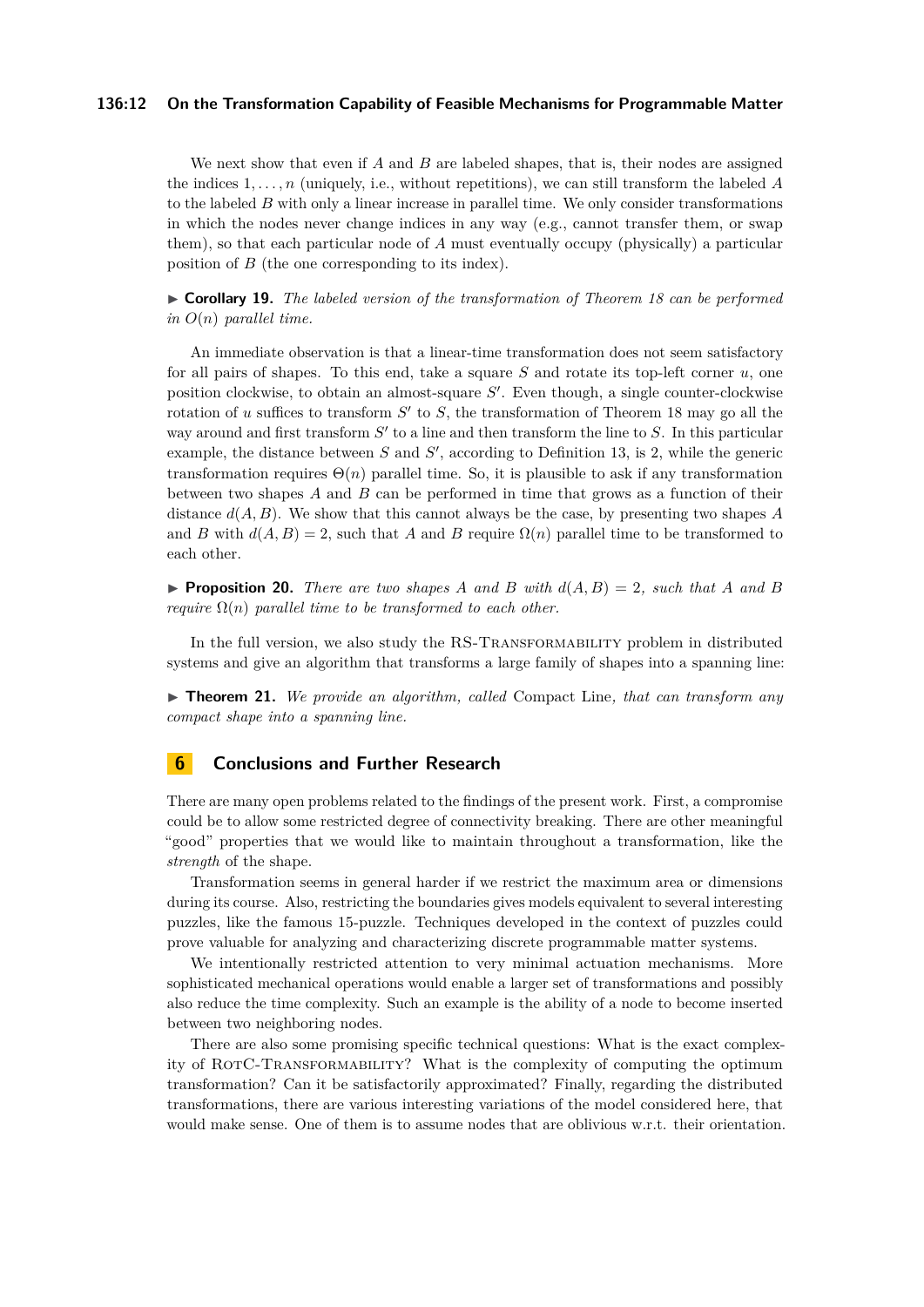## **References**

- <span id="page-12-12"></span>**1** Greg Aloupis, Nadia Benbernou, Mirela Damian, Erik D. Demaine, Robin Flatland, John Iacono, and Stefanie Wuhrer. Efficient reconfiguration of lattice-based modular robots. *Computational geometry*, 46(8):917–928, 2013.
- <span id="page-12-2"></span>**2** Dana Angluin, James Aspnes, Zoë Diamadi, Michael J. Fischer, and René Peralta. Computation in networks of passively mobile finite-state sensors. *Distributed Computing*, 18(4):235–253, March 2006.
- <span id="page-12-14"></span>**3** Dana Angluin, James Aspnes, David Eisenstat, and Eric Ruppert. The computational power of population protocols. *Distributed Computing*, 20(4):279–304, November 2007.
- <span id="page-12-11"></span>**4** Zack Butler, Keith Kotay, Daniela Rus, and Kohji Tomita. Generic decentralized control for lattice-based self-reconfigurable robots. *The International Journal of Robotics Research*, 23(9):919–937, 2004.
- <span id="page-12-0"></span>**5** Xuli Chen, Li Li, Xuemei Sun, Yanping Liu, Bin Luo, Changchun Wang, Yuping Bao, Hong Xu, and Huisheng Peng. Magnetochromatic polydiacetylene by incorporation of Fe3O4 nanoparticles. *Angewandte Chemie International Edition*, 50(24):5486–5489, 2011.
- <span id="page-12-8"></span>**6** Mark Cieliebak, Paola Flocchini, Giuseppe Prencipe, and Nicola Santoro. Solving the robots gathering problem. In *International Colloquium on Automata, Languages, and Programming*, pages 1181–1196. Springer, 2003.
- <span id="page-12-10"></span>**7** Alejandro Cornejo, Fabian Kuhn, Ruy Ley-Wild, and Nancy Lynch. Keeping mobile robot swarms connected. In *Proceedings of the 23rd international conference on Distributed computing*, DISC'09, pages 496–511, Berlin, Heidelberg, 2009. Springer-Verlag.
- <span id="page-12-9"></span>**8** Shantanu Das, Paola Flocchini, Nicola Santoro, and Masafumi Yamashita. Forming sequences of geometric patterns with oblivious mobile robots. *Distributed Computing*, 28(2):131–145, April 2015.
- <span id="page-12-13"></span>**9** Erik D. Demaine. Playing games with algorithms: Algorithmic combinatorial game theory. In *International Symposium on Mathematical Foundations of Computer Science*, pages 18– 33. Springer, 2001.
- <span id="page-12-4"></span>**10** Zahra Derakhshandeh, Shlomi Dolev, Robert Gmyr, Andréa W. Richa, Christian Scheideler, and Thim Strothmann. Brief announcement: amoebot–a new model for programmable matter. In *Proceedings of the 26th ACM symposium on Parallelism in algorithms and architectures (SPAA)*, pages 220–222, 2014.
- <span id="page-12-6"></span>**11** Zahra Derakhshandeh, Robert Gmyr, Alexandra Porter, Andréa W. Richa, Christian Scheideler, and Thim Strothmann. On the runtime of universal coating for programmable matter. In *International Conference on DNA-Based Computers*, pages 148–164. Springer, 2016.
- <span id="page-12-5"></span>**12** Zahra Derakhshandeh, Robert Gmyr, Andréa W. Richa, Christian Scheideler, and Thim Strothmann. An algorithmic framework for shape formation problems in self-organizing particle systems. In *Proceedings of the Second Annual International Conference on Nanoscale Computing and Communication*, page 21. ACM, 2015.
- <span id="page-12-7"></span>**13** Zahra Derakhshandeh, Robert Gmyr, Andréa W. Richa, Christian Scheideler, and Thim Strothmann. Universal shape formation for programmable matter. In *Proceedings of the 28th ACM Symposium on Parallelism in Algorithms and Architectures*, pages 289–299. ACM, 2016.
- <span id="page-12-1"></span>**14** David Doty. Theory of algorithmic self-assembly. *Communications of the ACM*, 55:78–88, 2012.
- <span id="page-12-3"></span>**15** David Doty. Timing in chemical reaction networks. In *Proc. of the 25th Annual ACM-SIAM Symp. on Discrete Algorithms (SODA)*, pages 772–784, 2014.
- <span id="page-12-15"></span>**16** Adrian Dumitrescu and János Pach. Pushing squares around. In *Proceedings of the twentieth annual symposium on Computational geometry*, pages 116–123. ACM, 2004.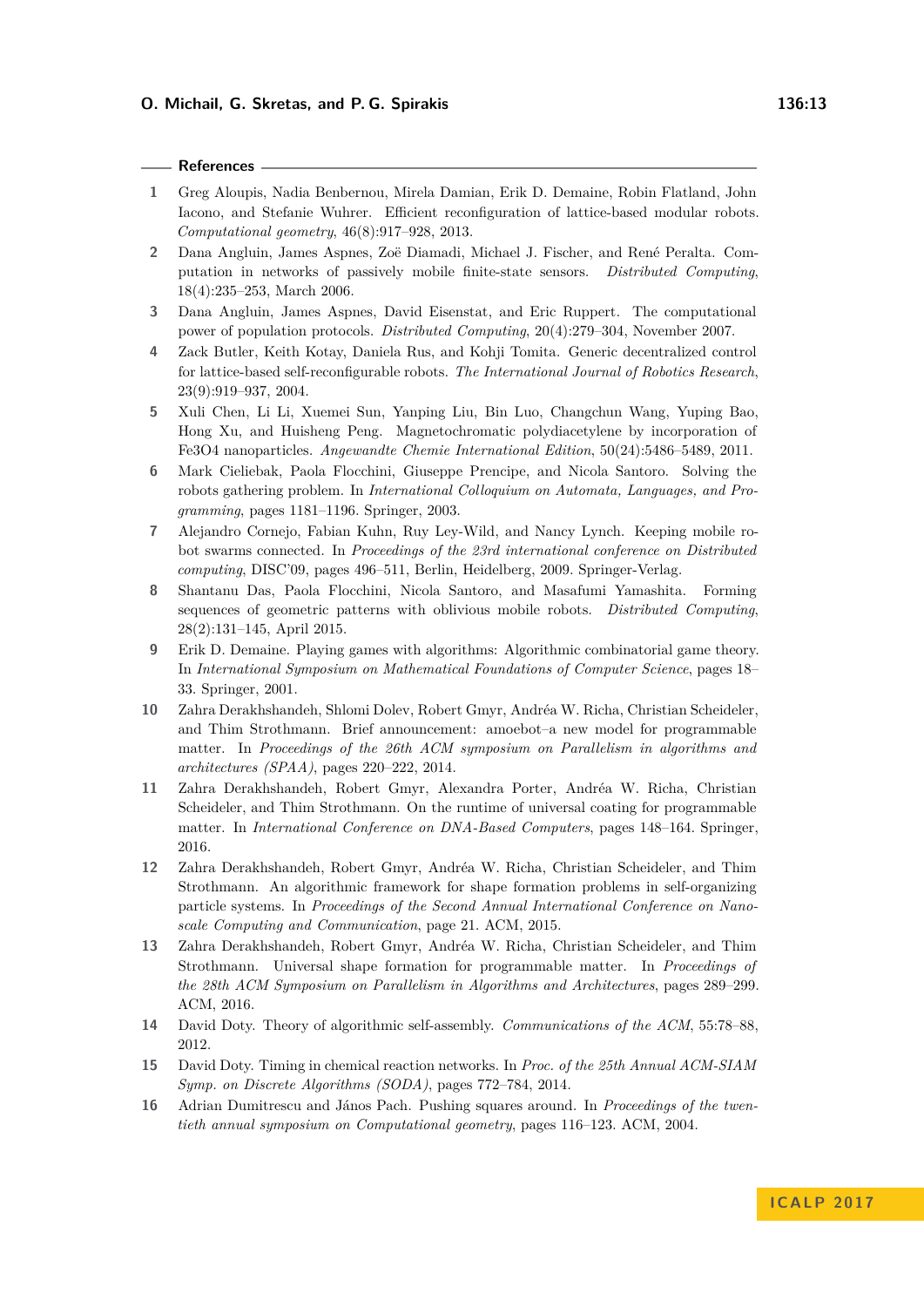## **136:14 On the Transformation Capability of Feasible Mechanisms for Programmable Matter**

- <span id="page-13-16"></span>**17** Adrian Dumitrescu, Ichiro Suzuki, and Masafumi Yamashita. Formations for fast locomotion of metamorphic robotic systems. *The International Journal of Robotics Research*, 23(6):583–593, 2004.
- <span id="page-13-17"></span>**18** Adrian Dumitrescu, Ichiro Suzuki, and Masafumi Yamashita. Motion planning for metamorphic systems: Feasibility, decidability, and distributed reconfiguration. *IEEE Transactions on Robotics and Automation*, 20(3):409–418, 2004.
- <span id="page-13-15"></span>**19** Yuval Emek and Jara Uitto. Dynamic networks of finite state machines. In *International Colloquium on Structural Information and Communication Complexity*, pages 19–34. Springer, 2016.
- <span id="page-13-12"></span>**20** Paola Flocchini, Giuseppe Prencipe, and Nicola Santoro. Distributed computing by oblivious mobile robots. *Synthesis lectures on distributed computing theory*, 3(2):1–185, 2012.
- <span id="page-13-3"></span>**21** Kyle Gilpin, Ara Knaian, and Daniela Rus. Robot pebbles: One centimeter modules for programmable matter through self-disassembly. In *Robotics and Automation (ICRA), 2010 IEEE International Conference on*, pages 2485–2492. IEEE, 2010.
- <span id="page-13-14"></span>**22** Robert A. Hearn and Erik D. Demaine. PSPACE-completeness of sliding-block puzzles and other problems through the nondeterministic constraint logic model of computation. *Theoretical Computer Science*, 343(1-2):72–96, 2005.
- <span id="page-13-4"></span>**23** Ara N. Knaian, Kenneth C. Cheung, Maxim B. Lobovsky, Asa J. Oines, Peter Schmidt-Neilsen, and Neil A. Gershenfeld. The milli-motein: A self-folding chain of programmable matter with a one centimeter module pitch. In *2012 IEEE/RSJ International Conference on Intelligent Robots and Systems*, pages 1447–1453. IEEE, 2012.
- <span id="page-13-10"></span>**24** Evangelos Kranakis, Danny Krizanc, and Euripides Markou. The mobile agent rendezvous problem in the ring. *Synthesis Lectures on Distributed Computing Theory*, 1(1):1–122, 2010.
- <span id="page-13-0"></span>**25** Yunfeng Lu, Yi Yang, Alan Sellinger, Mengcheng Lu, Jinman Huang, Hongyou Fan, Raid Haddad, Gabriel Lopez, Alan R. Burns, Darryl Y. Sasaki, John Shelnutt, and C. Jeffrey Brinker. Self-assembly of mesoscopically ordered chromatic polydiacetylene/silica nanocomposites. *Nature*, 410(6831):913–917, 2001.
- <span id="page-13-9"></span>**26** Othon Michail and Paul G. Spirakis. Simple and efficient local codes for distributed stable network construction. *Distributed Computing*, 29(3):207–237, 2016. [doi:10.1007/](http://dx.doi.org/10.1007/s00446-015-0257-4) [s00446-015-0257-4](http://dx.doi.org/10.1007/s00446-015-0257-4).
- <span id="page-13-5"></span>**27** Othon Michail and Paul G. Spirakis. Elements of the theory of dynamic networks. *Communications of the ACM*, 2017. Accepted: 6th April 2017, To appear.
- <span id="page-13-1"></span>**28** Paul W. K. Rothemund. Folding DNA to create nanoscale shapes and patterns. *Nature*, 440(7082):297–302, 2006.
- <span id="page-13-7"></span>**29** Paul W. K. Rothemund and Erik Winfree. The program-size complexity of self-assembled squares. In *Proceedings of the 32nd annual ACM symposium on Theory of computing (STOC)*, pages 459–468, 2000. [doi:10.1145/335305.335358](http://dx.doi.org/10.1145/335305.335358).
- <span id="page-13-2"></span>**30** Michael Rubenstein, Alejandro Cornejo, and Radhika Nagpal. Programmable self-assembly in a thousand-robot swarm. *Science*, 345(6198):795–799, 2014.
- <span id="page-13-11"></span>**31** Masahiro Shibata, Toshiya Mega, Fukuhito Ooshita, Hirotsugu Kakugawa, and Toshimitsu Masuzawa. Uniform deployment of mobile agents in asynchronous rings. In *Proceedings of the 2016 ACM Symposium on Principles of Distributed Computing*, pages 415–424. ACM, 2016.
- <span id="page-13-13"></span>**32** Ichiro Suzuki and Masafumi Yamashita. Distributed anonymous mobile robots: Formation of geometric patterns. *SIAM J. Comput.*, 28(4):1347–1363, March 1999. [doi:10.1137/](http://dx.doi.org/10.1137/S009753979628292X) [S009753979628292X](http://dx.doi.org/10.1137/S009753979628292X).
- <span id="page-13-6"></span>**33** Erik Winfree. *Algorithmic Self-Assembly of DNA*. PhD thesis, California Institute of Technology, June 1998.
- <span id="page-13-8"></span>**34** Damien Woods, Ho-Lin Chen, Scott Goodfriend, Nadine Dabby, Erik Winfree, and Peng Yin. Active self-assembly of algorithmic shapes and patterns in polylogarithmic time. In